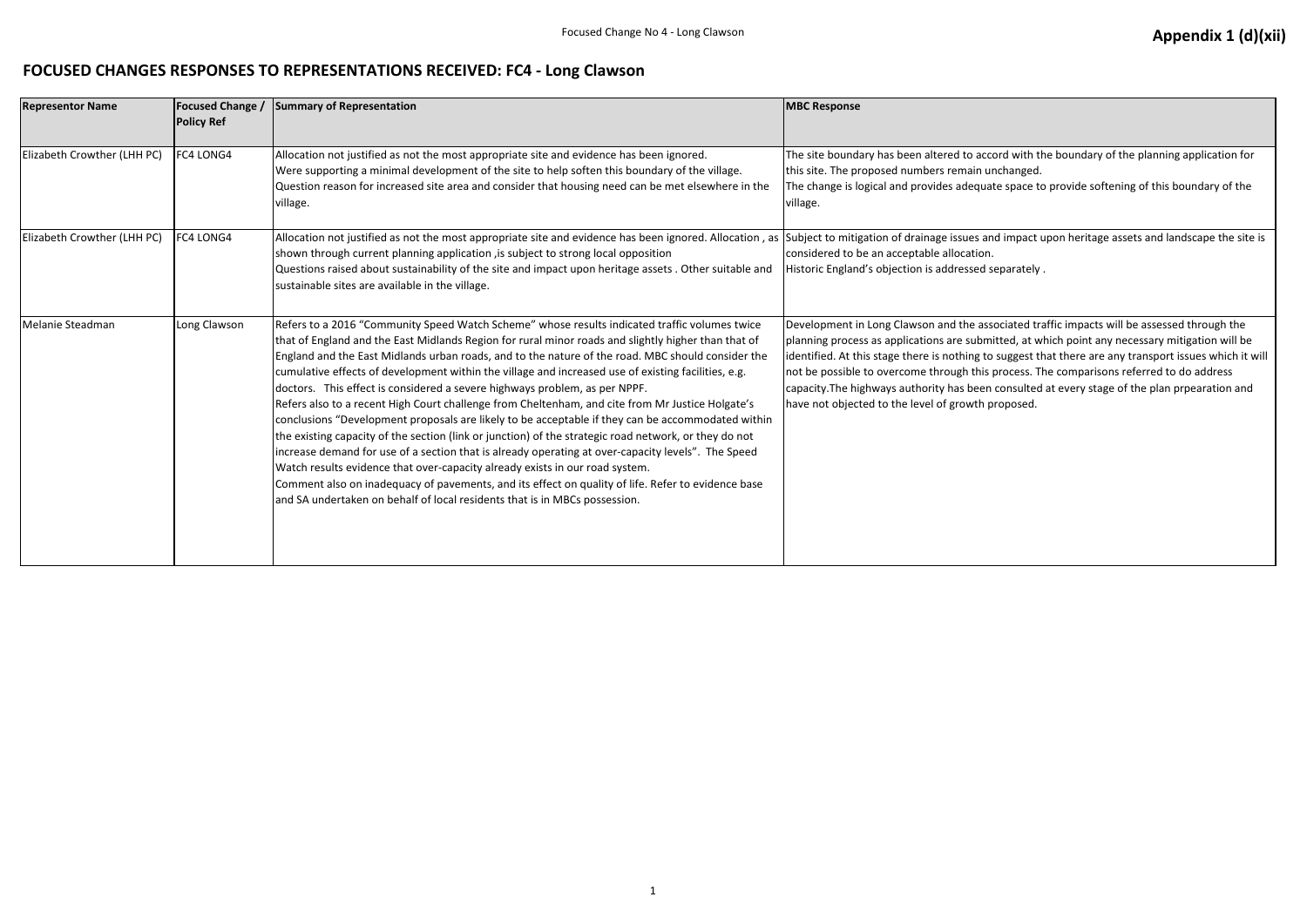| Moira Hart                                           | FC4          | LONG4 is not included in emerging Neighbourhood Plan. This proposal would have an adverse impact<br>upon heritage assets and has poor access.<br>There are better alternative sites.<br>Proposals generally disregard Neighbourhood Plan and have ignored locally produced evidence.<br>Question comments about infrastructure and accessibility of the village. Not convinced that school can of the individual policies relating to the all<br>increase in capacity; there are drainage and flooding problems; impact upon landscape and is not<br>close to employment opportunities. | This is considered to be reasonably access<br>In relative terms these assessments are ju<br>A design solution for an extension to the s<br>school.<br>Policy IN2 ensures that infrastructure will<br>The need to ensure that development do<br>Impact upon landscape and heritage asset<br>allocated sites in Long Clawson.<br>The progress of the Long Clawson, Hose ar<br>between the [draft] NDP housing allocatio<br>the Inspector's report of the NDP be publi<br>submission and before the close of the Lo<br>whether to suggest modifications to the Ic<br>allocations and any housing allocations in |
|------------------------------------------------------|--------------|-----------------------------------------------------------------------------------------------------------------------------------------------------------------------------------------------------------------------------------------------------------------------------------------------------------------------------------------------------------------------------------------------------------------------------------------------------------------------------------------------------------------------------------------------------------------------------------------|--------------------------------------------------------------------------------------------------------------------------------------------------------------------------------------------------------------------------------------------------------------------------------------------------------------------------------------------------------------------------------------------------------------------------------------------------------------------------------------------------------------------------------------------------------------------------------------------------------------|
| Emilie Carr (Historic England)                       | LONG4        | Wording in policy does not satisfactorily address impact upon heritage assets.                                                                                                                                                                                                                                                                                                                                                                                                                                                                                                          | The complete policy satisfactorily takes ac<br>assets.                                                                                                                                                                                                                                                                                                                                                                                                                                                                                                                                                       |
| Joanne Althorpe (obo Laura<br>and Sarah Fitzpatrick) | Former LONG2 | The removal of this allocation on the grounds of impact upon heritage assets is unsound, unjustified<br>and contrary to the NPPF.                                                                                                                                                                                                                                                                                                                                                                                                                                                       | The decision is based upon robust evidenc                                                                                                                                                                                                                                                                                                                                                                                                                                                                                                                                                                    |
| Michelle Galloway (obo<br>Davidsons)                 | LONG4        | Allocation is supported and developers committed to delivering the scheme.                                                                                                                                                                                                                                                                                                                                                                                                                                                                                                              | <b>Support Noted</b>                                                                                                                                                                                                                                                                                                                                                                                                                                                                                                                                                                                         |
| Sharon Girdham                                       | Long Clawson | With the exception of LONG1 considers that the scale of development proposed is too great for the<br>village and that new residents could not be assimilated into the community.                                                                                                                                                                                                                                                                                                                                                                                                        | Scale of growth proposed is considered to                                                                                                                                                                                                                                                                                                                                                                                                                                                                                                                                                                    |
| Elizabeth Crowther (LHH PC)                          | LONG1        | Allocation not justified as not the most appropriate site and evidence has been ignored.<br>Were supporting a minimal development of the site to help soften this boundary of the village.<br>Question reason for increased site area and consider that housing need can be met elsewhere in the<br>village.                                                                                                                                                                                                                                                                            | The site boundary has been altered to acc<br>this site. The proposed numbers remain ur<br>The change is logical and provides adequa<br>village.                                                                                                                                                                                                                                                                                                                                                                                                                                                              |
| Elizabeth Crowther (LHH PC)                          | LONG4        | Allocation not justified as not the most appropriate site and evidence has been ignored. Allocation, as Subject to mitigation of drainage issues an<br>shown through current planning application , is subject to strong local opposition<br>Questions raised about sustainability of the site and impact upon heritage assets . Other suitable and<br>sustainable sites are available in the village.                                                                                                                                                                                  | considered to be an acceptable allocation.<br>Historic England's objection is addressed s                                                                                                                                                                                                                                                                                                                                                                                                                                                                                                                    |
| Anthony Thomas                                       | Long Clawson | Planning decisions in Long Clawson should be deferred until the Local Plan is finalised and the Six Hills<br>development is approved                                                                                                                                                                                                                                                                                                                                                                                                                                                    | The LPA has a duty to determine planning<br>requested.<br>Note that Six Hills is not the subject of a p<br>National planning policy requires the Cour<br>operate with other local authorities in the<br>meet the housing needs of the HMA as a v<br>housing requirement. Policy SS6 allows for                                                                                                                                                                                                                                                                                                               |

 $\overline{\text{ssible}}$  .

justified.

e school has been agreed by the education authority and

ill be provided to meet the needs of new development. does not create or exacerbate flooding is addressed by all allocated sites in Long Clawson.

sets is addressed by the individual policies relating to the

and Harby neighbourhood plan and the difference tions and draft MLP housing allocations is noted. Should blished and/or a NDP be adopted after Local Plan Local Plan Examination Hearings, the Council will consider local plan inspector, in respect of its non NDP housing in the NDP which were not in the submitted MLP.

account of the impact of the development upon heritage

nce and advice from Historic England

to be proportionate for the village.

ccord with the boundary of the planning application for unchanged.

uate space to provide softening of this boundary of the

and impact upon heritage assets and landscape the site is d separately .

ng applications and decisions can not be deferred as

I planning application.

uncil to boost significantly the supply of housing, and to cohe Leicester and Leicestershire Housing Market Area to a whole. Up to date evidence informs the proposed for review of the plan should identified needs change.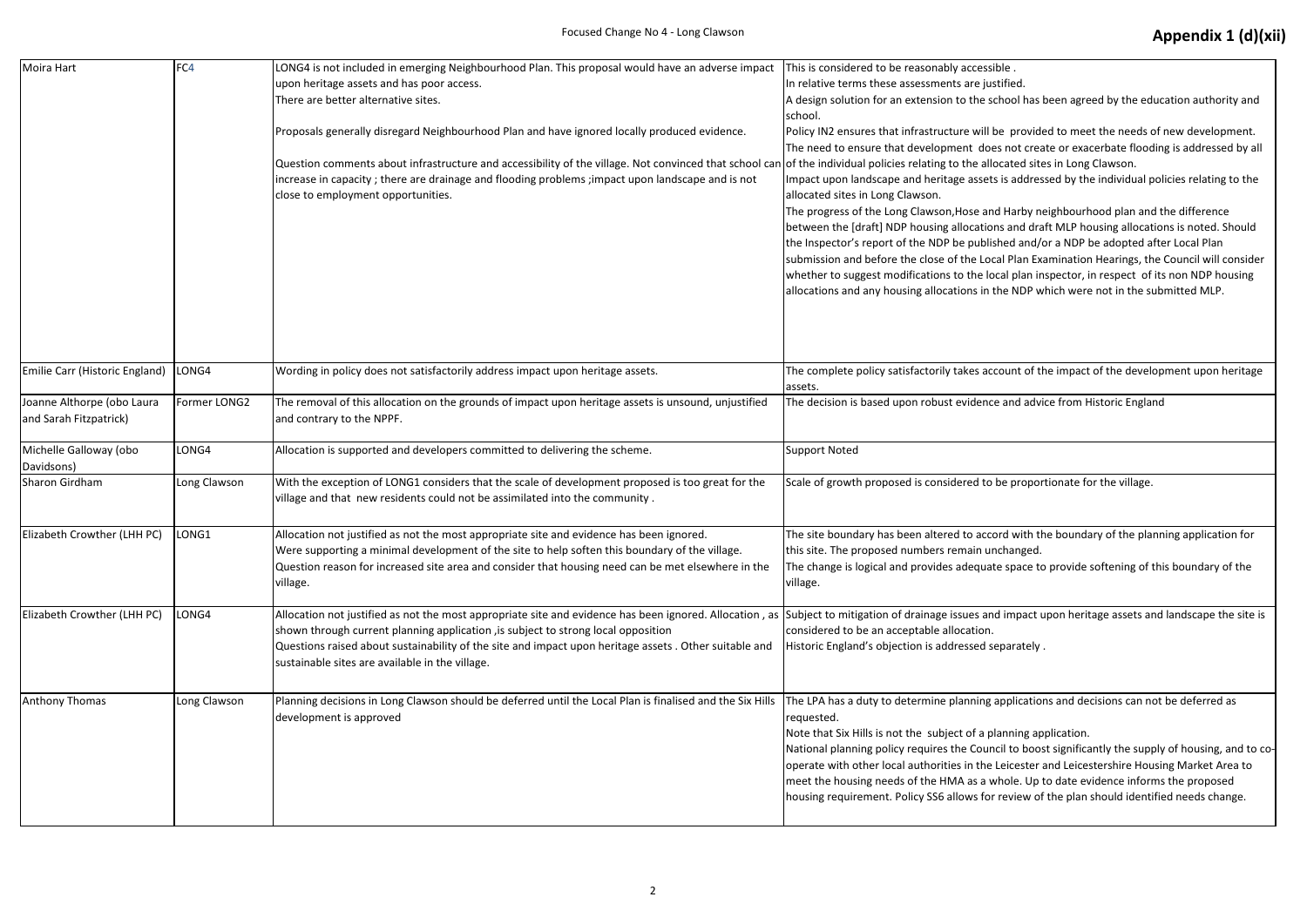| Anthony Thomas       | Long Clawson                   | Strong local opposition to development in villages in general and Long Clawson in particular. MBC has The Focused Changes did not include an<br>ignored local opinion and technical evidence.                                                                                                                                                                                                                                                                                                                                                                                                                                                                                | set out in the pre submission draft, and j<br>out in the Review of the Settlement Role<br>Settlement Roles and Relationships Repo                                                                                                                                                                                                                                                                              |
|----------------------|--------------------------------|------------------------------------------------------------------------------------------------------------------------------------------------------------------------------------------------------------------------------------------------------------------------------------------------------------------------------------------------------------------------------------------------------------------------------------------------------------------------------------------------------------------------------------------------------------------------------------------------------------------------------------------------------------------------------|----------------------------------------------------------------------------------------------------------------------------------------------------------------------------------------------------------------------------------------------------------------------------------------------------------------------------------------------------------------------------------------------------------------|
| <b>Antony Cooper</b> | LONG4                          | Dispute the housing numbers and site locations proposed in Long Clawson and the ability of<br>infrastructure and facilities in the village to accommodate the proposed level of growth.<br>Object to allocation of LONG1 and LONG4 because of conflict with a range issues, including impact<br>upon landscape and heritage assets, highway safety and parking, drainage and ecology.                                                                                                                                                                                                                                                                                        | National planning policy requires the Cor<br>operate with other local authorities in th<br>meet the housing needs of the HMA as a<br>housing requirement. Policy SS6 allows f<br>likely impacts of the proposed developm<br>into account . The allocation requires t<br>mitigated and is subject to the availabilit<br>site can be drained without causing or ex<br>Question ability of village infrastructure |
| Melanie Steadman     | Long Clawson<br>Infrastructure | Drainage in the village, which has been recorded as being inadequate, would be unable to<br>accommodate the proposed development. Not convinced that proposed SuDS would work and<br>question future maintenance. School is on a restricted site in a conservation area ;question feasibility The allocations are subject to the availak<br>of providing additonal capacity. Question selection of both Long Clawson and specific sites for<br>development and ability of local facilites and infrastructure to accommodate proposals. State that<br>village is not accessible and has very limited employment opporunities . Conflicts with emerging<br>Neighbourhood Plan. | The likely impacts of the proposed devel<br>into account . The allocation of individu<br>the site can be drained without causing of<br>Long Clawson, Hose and Harby neighbou<br>housing allocations and draft MLP housir<br>the NDP be published and/or a NDP be a<br>of the Local Plan Examination Hearings, 1<br>to the local plan inspector, in respect of<br>allocations in the NDP which were not in      |
| Paul Girdham         | Long Clawson                   | There is no point in building extra houses where there is not sufficient employment. Although there is<br>employment in Long Clawson, the great majority is low paid and the pay is insufficient to purchase or<br>rent a house in Long Clawson. Because public transport is not sufficient, it would mean that people<br>would have to commute out of the village - completely negating what the government wants. Plan<br>houses where there is employment or promote employment at the same time as housing.                                                                                                                                                              | Long Clawson is a sustainable settlement<br>Changes did not include any changes to t<br>pre submission draft, and justified by the<br>Reivew of the Settlement Roles and Rela<br>Settlement Roles and Relationships Repo                                                                                                                                                                                       |
| Simon Shouler        | FC4 / LONG4                    | Owner of Grade II* listed building adjacent to LONG4 considers that impact upon heritage assets and<br>drainage have not been satisfactrily addressed. Other sites in the village do not have these contraints.                                                                                                                                                                                                                                                                                                                                                                                                                                                              | The allocation of LONG4 has taken accou<br>requires development needs to pay part<br>conservation area and the setting of adja                                                                                                                                                                                                                                                                                 |
| Paul Girdham         | FC4 / LONG1                    | LONG1 - Plan houses where there is employment or promote employment at the same time as<br>housing. There is no point in building extra houses where there is not sufficient employment. Although set out in the pre submission draft, and j<br>there is employment in Long Clawson, the great majority is low paid and the pay is insufficient to<br>purchase or rent a house in Long Clawson. Because public transport is not sufficient, it would mean<br>that people would have to commute out of the village - completely negating what the government<br>wants.                                                                                                        | The Focused Changes did not include any<br>out in the Reivew of the Settlement Role<br>Settlement Roles and Relationships Repo                                                                                                                                                                                                                                                                                 |

y changes to the hierarchy of settlements and remain as justified by the adequate and proportionate evidence set es and Relationships Report 2016, and the Consideration of ort to MBC, September 2016.

uncil to boost significantly the supply of housing, and to cone Leicester and Leicestershire Housing Market Area to methousing the holes informs the proposed for review of the plan should identified needs change.he lent of LONG1 and LONG4 have been assessed and taken he impact upon heritage assets and landscape to be ty of educational capacity and that surface water on the xacerbating flooding elsewhere.

and facilities to accommodate proposed development .

Iopments in Long Clawson have been assessed and taken into accounted impact to be mitigated. bility of educational capacity and that surface water on or exacerbating flooding elsewhere.The progress of the rhood plan and the difference between the [draft] NDP ng allocations is noted. Should the Inspector's report of adopted after Local Plan submission and before the close the Council will consider whether to suggest modifications its non NDP housing allocations and any housing the submitted MLP.

t which is proposed to be a Service Centre. The Focused the hierarchy of settlements and remain as set out in the e adequate and proportionate evidence set out in the ationships Report 2016, and the Consideration of ort to MBC, September 2016.

ant of the impact upon heritage assets and Policy LONG4 icular attention to the effect of the development on the acent listed buildings.

y changes to the hierarchy of settlements and remain as justified by the adequate and proportionate evidence set es and Relationships Report 2016, and the Consideration of ort to MBC, September 2016.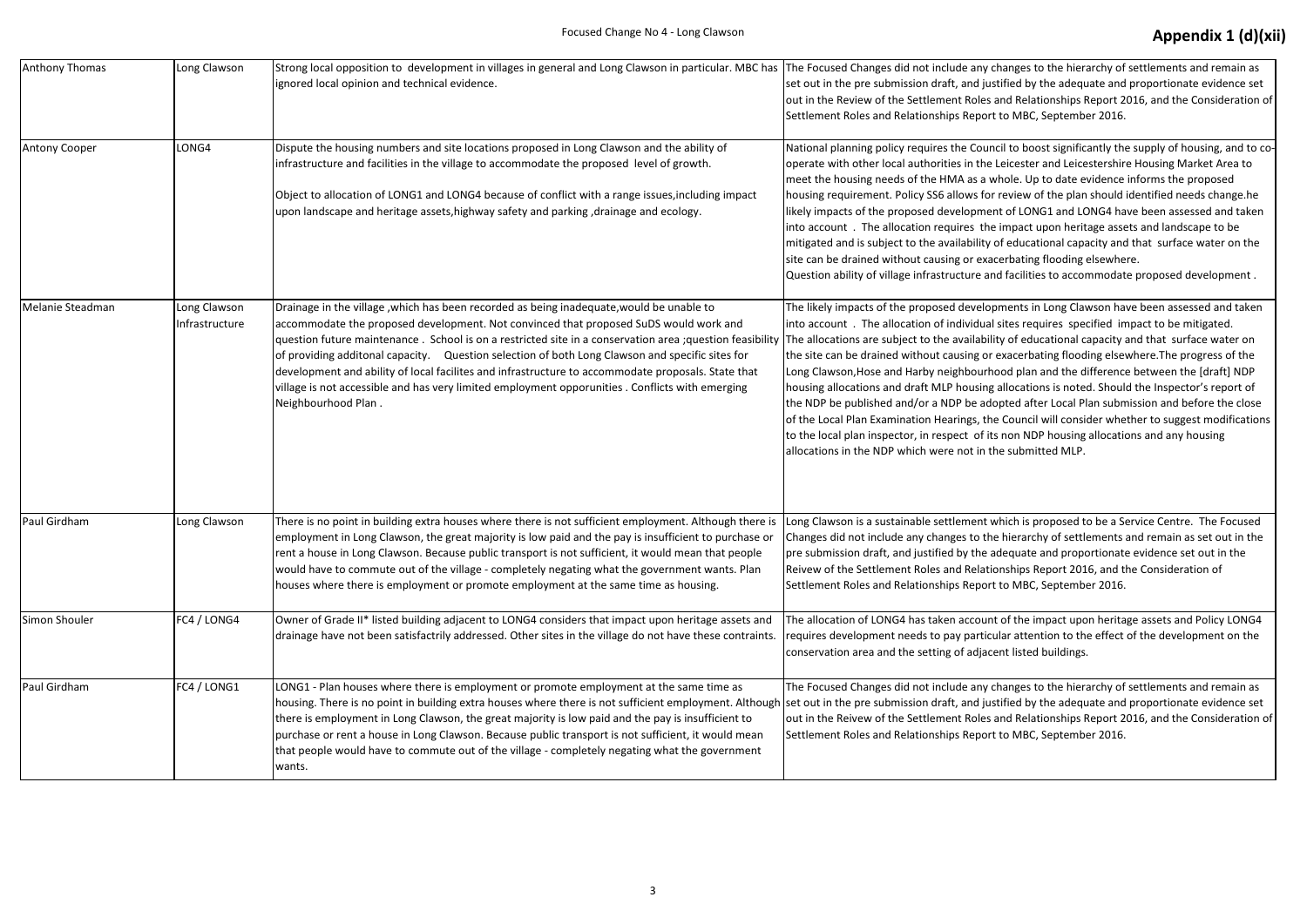| Paul Girdham   | FC4 / LONG2  | LONG2 - Plan houses where there is employment or promote employment at the same time as<br>housing. There is no point in building extra houses where there is not sufficient employment. Although set out in the pre submission draft, and j<br>there is employment in Long Clawson, the great majority is low paid and the pay is insufficient to<br>purchase or rent a house in Long Clawson. Because public transport is not sufficient, it would mean<br>that people would have to commute out of the village - completely negating what the government<br>wants.                                                    | The Focused Changes did not include any<br>out in the Reivew of the Settlement Role<br>Settlement Roles and Relationships Repo                                                                                                                                                                                                                             |
|----------------|--------------|--------------------------------------------------------------------------------------------------------------------------------------------------------------------------------------------------------------------------------------------------------------------------------------------------------------------------------------------------------------------------------------------------------------------------------------------------------------------------------------------------------------------------------------------------------------------------------------------------------------------------|------------------------------------------------------------------------------------------------------------------------------------------------------------------------------------------------------------------------------------------------------------------------------------------------------------------------------------------------------------|
| Paul Girdham   | FC4 / LONG3  | LONG3 - Plan houses where there is employment or promote employment at the same time as<br>housing. There is no point in building extra houses where there is not sufficient employment. Although set out in the pre submission draft, and j<br>there is employment in Long Clawson, the great majority is low paid and the pay is insufficient to<br>purchase or rent a house in Long Clawson. Because public transport is not sufficient, it would mean<br>that people would have to commute out of the village - completely negating what the government<br>wants.                                                    | The Focused Changes did not include any<br>out in the Reivew of the Settlement Role<br>Settlement Roles and Relationships Repc                                                                                                                                                                                                                             |
| Paul Girdham   | FC4 / LONG4  | LONG4 - Plan houses where there is employment or promote employment at the same time as<br>housing. There is no point in building extra houses where there is not sufficient employment. Although set out in the pre submission draft, and j<br>there is employment in Long Clawson, the great majority is low paid and the pay is insufficient to<br>purchase or rent a house in Long Clawson. Because public transport is not sufficient, it would mean<br>that people would have to commute out of the village - completely negating what the government<br>wants.                                                    | The Focused Changes did not include any<br>out in the Reivew of the Settlement Role<br>Settlement Roles and Relationships Repo                                                                                                                                                                                                                             |
| Paul Girdham   | FC4 / LONG5  | LONG5 - Plan houses where there is employment or promote employment at the same time as<br>housing. There is no point in building extra houses where there is not sufficient employment. Although set out in the pre submission draft, and j<br>there is employment in Long Clawson, the great majority is low paid and the pay is insufficient to<br>purchase or rent a house in Long Clawson. Because public transport is not sufficient, it would mean<br>that people would have to commute out of the village - completely negating what the government<br>wants.                                                    | The Focused Changes did not include any<br>out in the Reivew of the Settlement Role<br>Settlement Roles and Relationships Repc                                                                                                                                                                                                                             |
| Anthony Thomas | Long Clawson | The strength of feeling of everyone I have spoken to, (with the exception of the landowners who<br>expect to profit from the housing proposals) are vehemently against the proposals for Long Clawson at set out in the pre submission draft, and j<br>least and for the villages generally.<br>MBC are completely and totally ignoring the wishes of the residents of this village at least. Evidence<br>has been produced to highlight the lack of sustainability, lack of flood protection, lack of general<br>infrastructure, lack of safe highways and footpaths. Etc,.<br>This seems to have been totally ignored. | The Focused Changes did not include any<br>out in the Reivew of the Settlement Role<br>Settlement Roles and Relationships Repc                                                                                                                                                                                                                             |
| Antony Cooper  | LONG4        | Proposals conflict with Neighbourhood Plan.<br>Other detailed comments relating to LONG1 and<br>LONG4.                                                                                                                                                                                                                                                                                                                                                                                                                                                                                                                   | The progress of the Long Clawson neighb<br>housing allocations and draft MLP housir<br>the NDP be published and/or a NDP be a<br>of the Local Plan Examination Hearings, t<br>to the local plan inspector, in respect of<br>allocations in the NDP which were not in<br><b>Detailed comments</b><br>these impacts.<br>above, in response to this resident. |
| Carole Brown   | Long Clawson | Remove LONG4 and replace with LONG5 in the allocate sites list in Policy C1a. remove LONG5 from<br>Policy C1b.                                                                                                                                                                                                                                                                                                                                                                                                                                                                                                           | Noted, but consider that the authority's                                                                                                                                                                                                                                                                                                                   |

y changes to the hierarchy of settlements and remain as justified by the adequate and proportionate evidence set es and Relationships Report 2016, and the Consideration of ort to MBC, September 2016.

y changes to the hierarchy of settlements and remain as justified by the adequate and proportionate evidence set es and Relationships Report 2016, and the Consideration of ort to MBC, September 2016.

y changes to the hierarchy of settlements and remain as justified by the adequate and proportionate evidence set es and Relationships Report 2016, and the Consideration of ort to MBC, September 2016.

y changes to the hierarchy of settlements and remain as justified by the adequate and proportionate evidence set es and Relationships Report 2016, and the Consideration of ort to MBC, September 2016.

y changes to the hierarchy of settlements and remain as justified by the adequate and proportionate evidence set es and Relationships Report 2016, and the Consideration of ort to MBC, September 2016.

bourhood plan and the difference between the [draft] NDP ng allocations is noted. Should the Inspector's report of adopted after Local Plan submission and before the close the Council will consider whether to suggest modifications its non NDP housing allocations and any housing i the submitted MLP.Policy LONG4 satisfactorily addresses these impacts. Detailed comments relating to LONG1 and LONG4 have been addressed

evidence is robust and proportionate.